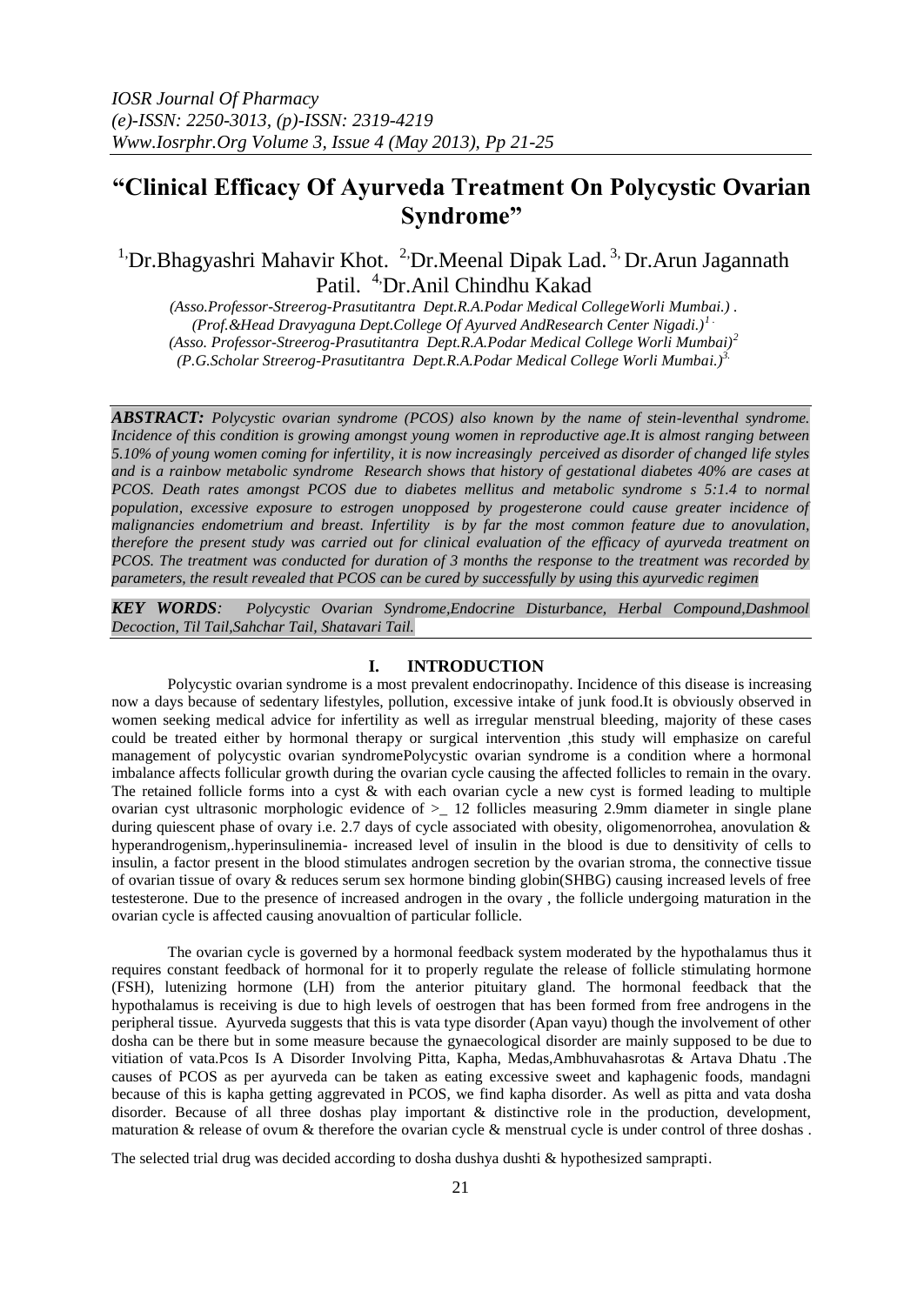# **1.1.Aims & Objective**

- To verify the efficacy of ayurvedic treatment regimen on polycystic ovarian syndrome(PCOD).
- To observe the rate of conception or fertilization and rule out other causes of inferlity.
- To provide safe, cost effective, non surgical, non HRT treatment.

## **1.2.Materials & Methods**

Total 40 patients were registered from OPD of the streerog & prasutitantra dept , of R.A. Podar medical college, worli Mumbai, fulfilling the criteria of selection were included into study. Approval of the institutional ethics committee was taken.

## **1.3.Inclusion Criteria**

- Married patients(Age group 20-40yrs)
- Infertility patient
- P.C.O.D.
- Irregular menses / scanty menses due to anovulatory cycle
- Anovulatory cycle
- Elevated LH
- LH:FSH ratio  $>3$ .
- Clinical or biochemical evidence of Hyperandogenism.
- $\bullet$

## **1.4.Exclusion Criteria**

- Unmarried patients
- Cervical tumour, polyp, Ca cervix
- Uterine fibroid
- Congenital anomalies in female genital tract
- Tubercular endometritis
- Congenital adrenal hyperplasia.
- HIV/VDRL/HbsAg positive
- Malignant diseased patients and cytotoxic patients.
- Other gynaecological disorder.

## **1.4.Discontinuous Criteria**

- An acute or severe illness.
- Patient left against medical advice.

## **1.5.Subjective and objective parameters A) Subjective parameters**

## **1 Duration of bleeding-(Table 1)**

| Duration           | Grade    | Score |
|--------------------|----------|-------|
| $3-5$ days         | Nil      |       |
| $1 - 2/6 - 7$ days | Mild     |       |
| $1/8 - 9$ days     | Moderate |       |
| Spotting >9 days.  | Severe   |       |

Bleeding 1 or above days are considered as bleeding throughout the day.spotting is considered as bleeding just 2 or 3 drops.

## **2 Irregular menstruation-(Table 2)**

| IMP days       | Grade    | Score |
|----------------|----------|-------|
| 28 days        | Nil      |       |
| 28-45 days     | Mild     |       |
| 45-60days      | Moderate |       |
| Above 60 days. | Severe   |       |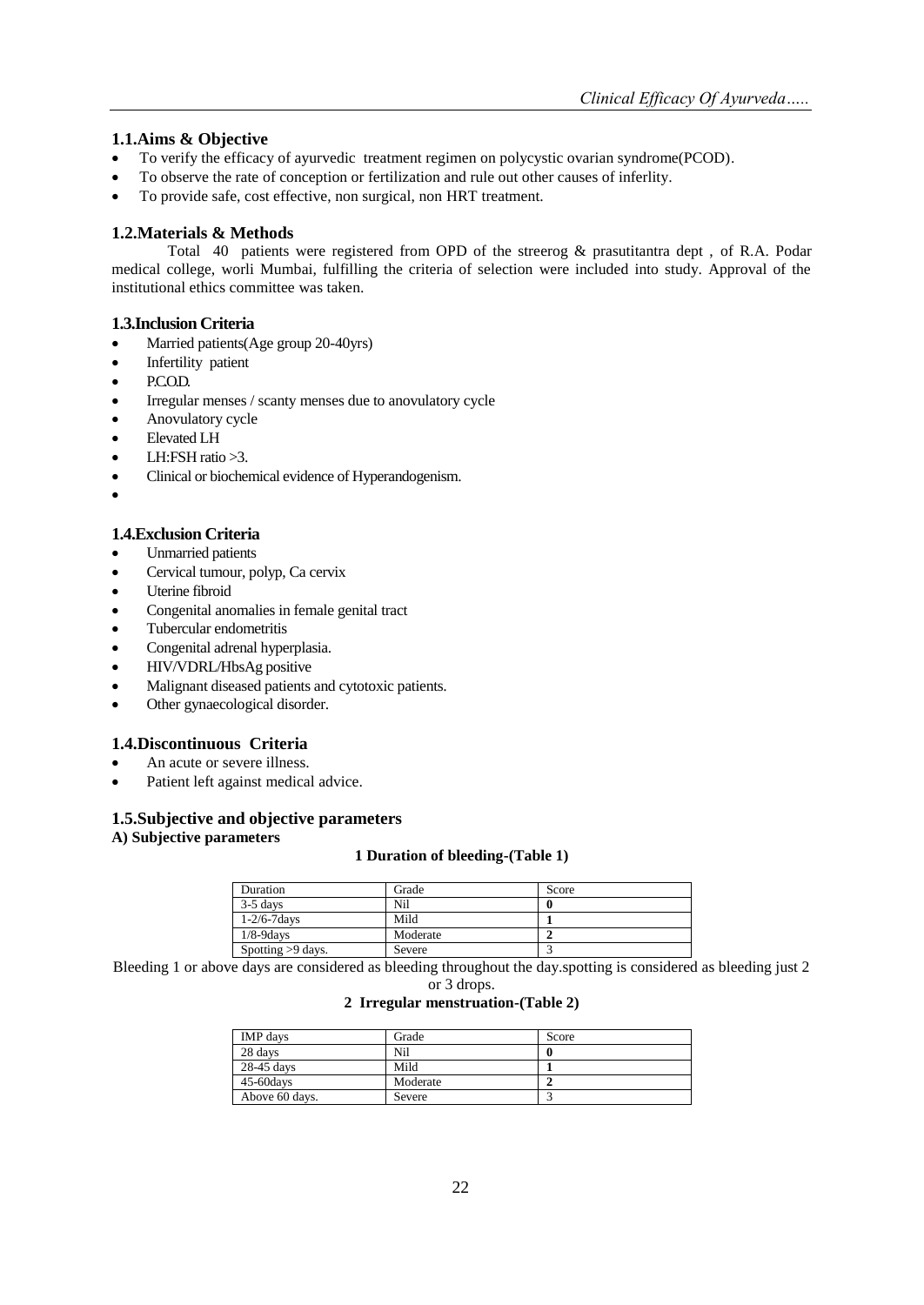| No of pad per cycle | Grade    | Score |  |
|---------------------|----------|-------|--|
| <15                 | Nil      |       |  |
| 15-19               | Mild     |       |  |
| $20 - 25$           | Moderate |       |  |
|                     | Severe   |       |  |

#### **3 Amount of bleeding and quantity of menstrual blood-(table 3)**

#### 4 **Pain during menstrual period-(Table 4)**

| Pain                                                                                       | Grade    | Score |
|--------------------------------------------------------------------------------------------|----------|-------|
| No pain                                                                                    | Nil      |       |
| Menstruation is painful but daily<br>activities are not affected, no need of<br>analgesic. | Mild     |       |
| Daily activities are affected, need to<br>take analgesics.                                 | Moderate |       |
| Daily activities are inhibited<br>affected, pain continous after taking<br>analgesic.      | Severe   |       |

## **B) Objective Parameter**

## 1 **Haematological investigations** -

- o CBC, ESR.
- o Blood group
- o HIV/ VDRL/ HbsAg
- $\circ$  BSL (F/PP)
- $\circ$  Urine (R/M)
- o LH, FSH ratio.
- 2. **USG ( Pelvis & Abdomen):**

3. **Follicular study**- A serial vaginal or abdominal sonography was done from 10th day of menstrual cycle, till after ovulation.

## **II. TREATMENT PROTOCOL**

Standardization & authentication of drug will be done. The treatment was conducted in following way for duration of 3 months Patient were treated with 5 gm of powder of Ashoka( Saraka Indica) , Manjistha, (Rubia Cordifolia), Shalmali(Bombax Malbaricum), Lodhra( Symplocos Racemosus), Rasanjan(Barberis Chitra),Sariva(Hemidesmus Indicus), Gokshur(Tribulus Teristris), Punarnava (Boerrhavia Diffusa) , Nagkeshar(Mesua Ferea), Chandan (Santalum Albam), Amalaki(Embelica Officinalis), Haridra(Curcuma Longa), Gudmar(Gymnema Sylvestre), Guduchi(Tinospora Cordifolia) Methi(Trigonella Foenum Gaecum), Vijaysar(Pterocarpus Marsupium), twice a day in the morning & evening at 6 pm.These herbs are also quite beneficial in crubing three aggrevated doshas.

Before menses patient were treated with yog basti(dashmool kwatha & til tail) for three consecutive cycles.After cessation of menstruation uttarbasti(shatavari oil & sahachar oil) is used for 3 days, in one cycle was given for three consecutive cycles. A patient is admitted for uttarbasti after cessation of menstruation. Snehana (oleation) of til oil on lower abdomen, back & lower limbs followed by nadisweda (fomentation) with steam on lower abdomen & back was given to patients before each uttarbasti. Yoniprakshalana with Triphala kwatha was performed to sterilise perivaginal part, the procedure was carried out in minor OT the oils & instruments were autoclaved.Patients advised for consumption of vegetables preferred karela & drumsticks , avoid oily & spicy food , sweets & honey because food is integral part of the overall health. PCOS may eliminated or aggrevated by the foods which are consumed, basically garlic , onion are beneficial for PCOS patients Regular exercise , suryanamaskara, sarvangasana, paschimottanasana, ardhamatsyendrasana, matsyasana, ushtrasana all backward bending asanas are recommended for PCOS patients Follow up study was done for 3 months at interval of every month & for pregnancy follow up study was carried out for 3 months after completion of the treatment.Any new complaint that raised during the follow up period releated to the study was also noted.

#### **2.1.End Point**

If some complication developed during treatment it was decided to stop treatment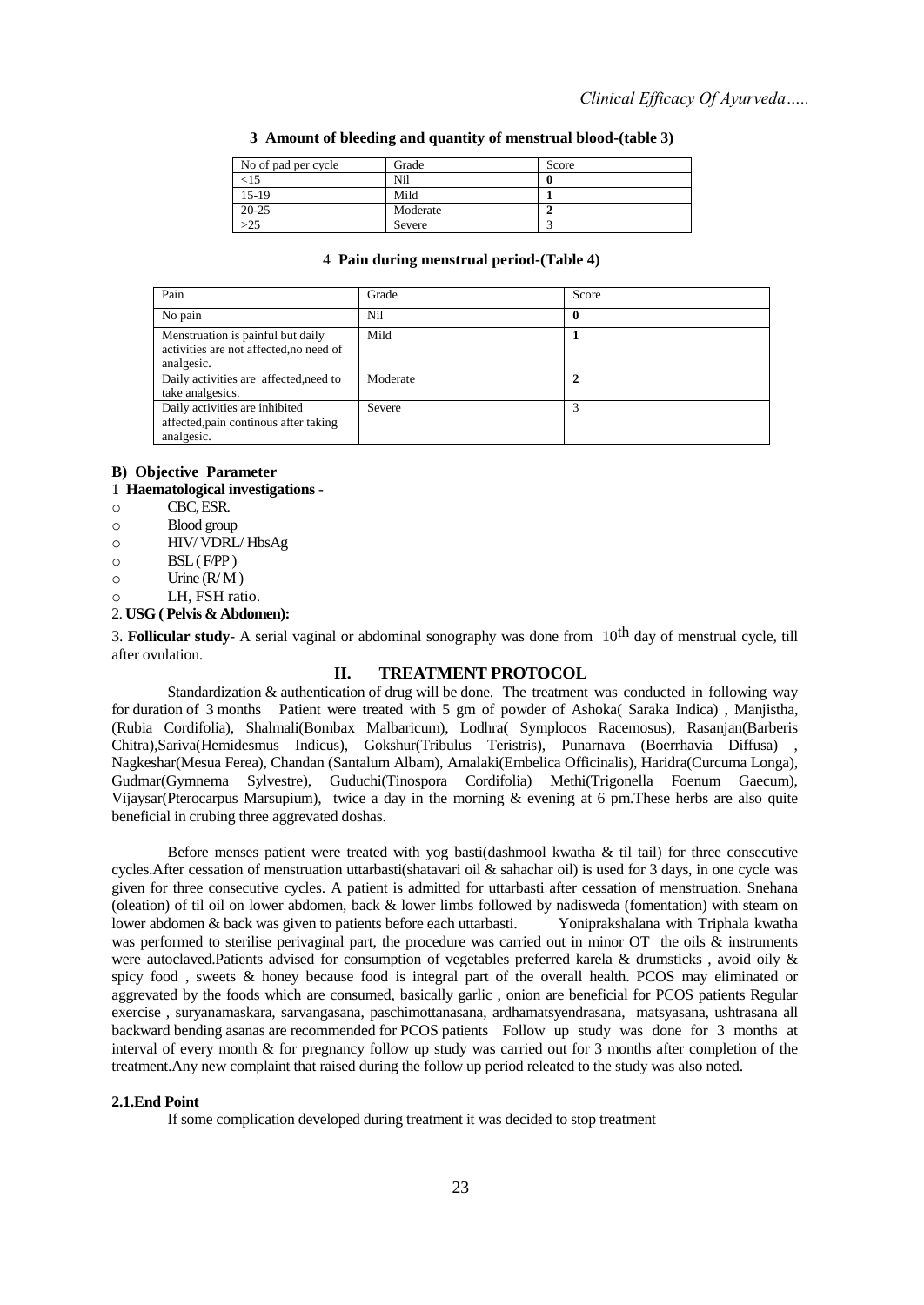#### **III. OBSERVATIONS**

In the patient study 74.50% patients were housewives & 25.50% were professionals.90% patients were not using any contraceptive method while 10% used condom & natural methods. In the treatment period all the patients had not taken any kind of medicine Patients complained mostly irregular ,few or absent menstruation , scanty or less menstrual blood, dysmenorrhoea, acne, obesity, hirsutism. Assessnent criteria was based on the gradation of symptoms,the cardinal symptom which are irregular menstruation duration of bleeding, dysmenorrhoea ,quantity of menstrual blood ,hirsutism ,acne, & obesity before & after treatment. Data was analized by using paired 't' test. LH/FSH hormone report revealed that the ratio came to the normal level. LH/FSH hormone report revealed that the ratio came to the normal level. Report revealed that reduce of polycystic appearance of ovaries and improvement of follicular maturity. **Result-(Table 6)**-

| Symptom        | N        | Mean score |       | Mean  | Reli                     | <b>SD</b> | <b>SE</b> |       |
|----------------|----------|------------|-------|-------|--------------------------|-----------|-----------|-------|
|                | $\Omega$ |            |       | d     | ef                       |           |           |       |
|                | (n       | B.T.       | A.T   |       | $\%$                     |           |           |       |
|                |          |            |       |       |                          |           |           |       |
| 1).Irregular   | 40       | 2.475      | 0.250 | 2.275 | 76                       | 0.733     | 0.116     | 19.19 |
| menstruation   |          |            |       |       |                          |           |           |       |
| 2) Duration of | 40       | 2.350      | 0.425 | 1.925 | 57.                      | 0.5723    | 0.0905    | 21.27 |
| bleeding.      |          |            |       |       | 5                        |           |           |       |
| 3)Dymenorre    | 40       | 1.000      | 0.050 | 0.90  | 92                       | 0.579     | 0.0944    | 10.06 |
| a.             |          |            |       |       |                          |           |           |       |
| 4) Ouantity of | 40       | 1.900      | 0.150 | 1.750 | 70                       | 1.104     | 0.174     | 10.03 |
| menstrual      |          |            |       |       |                          |           |           |       |
| blood.         |          |            |       |       |                          |           |           |       |
| 5)Hirsutism    | 40       | 1.950      | 1.875 | 0.075 | $\overline{\phantom{a}}$ | 0.2667    | 0.0422    | 1.78  |
| 6)Obesity.     | 40       | 1.700      | 0.200 | 1.500 | 85                       | 0.5991    | 0.0947    | 15.83 |

From the observation made before & after the treatment following inference are drawn The symptoms like irregular menstruation improved by 76% , At the end of treatment 57.5% patients had normal duration of menstrual bleeding ,92% of patient was relieved from dysmenorrhoea 70% patients had average quantity of menstrual blood. In obese patient 85% had normal BMI level . But in hirsutism there was no statistically significant result seen.

## **IV. DISCUSSION**

According to ayurveda PCOS is a disorder involving pitta, kapha &vata doshas. Rasa & meda dhatu, rasa, rakta & artava vaha strotasa. The given treatment works to improve hormone utilization & regulates overall hormone balance. The powder of herbal drugs are also quite beneficial in curbing the three aggravated doshas & brings balance & strength to the menstrual system & it helps to regulate artava dhatu. The properties of deepana & pachana of above drugs they elevate the jatharagni, dhatwagni as well as artavagni. Powder of guduchi inhances the overall immunity & atibala has properties of prajasthapana, garbhashayyadaurbalyahara, balya bruhana & ojovardhana. Therefore at the end of 6 months 62% patients get conceived and avoid miscarriage.There is also kapha reducing, insulin enhancing & harmone rebalancing , drugs helps to relieve the symptoms PCOS.Due to basti the treatment principle is to clear obstruction in pelvis, normalize metabolism & regulate menstrual system(artava dhatu) uttarbasti is most effective treatment in gynecological disorders. Shatavari oil & sahachar oil contains til oil & its very good for menstrual problems.Its polysaturated fatty acid which ultimately intensify the penetration of oil based substances through cell membrane which is composed of lipid bilayer which has inherent capability of movement & this movement is directly proportional to temperature,.this may be the reason to heat the oil in mild temperature before administration of uttarbasti.

General basti regulates the nervous control & uttarbasti regulates CNS controlling the pelvic organs. Hence by governing HPO axis through hypothalamus it helps in maintenance of follicular growth (oil of sahachara were helped to destroy cysts in ovaries & stimulates the follicular maturity. Oil of shatavari were helped to bring balance & strength to the menstrual system because it contains phytooestrogens)

#### **V. CONCLUSION**

In case of PCOS 87% patients were successfully get cured. 62% patients had conceived within the follow up period of 3 months No significant complication is evident in study . it is non surgical & non hormonal treatment In conclusion PCOS can be cured by using ayurvedic treatment regimen.